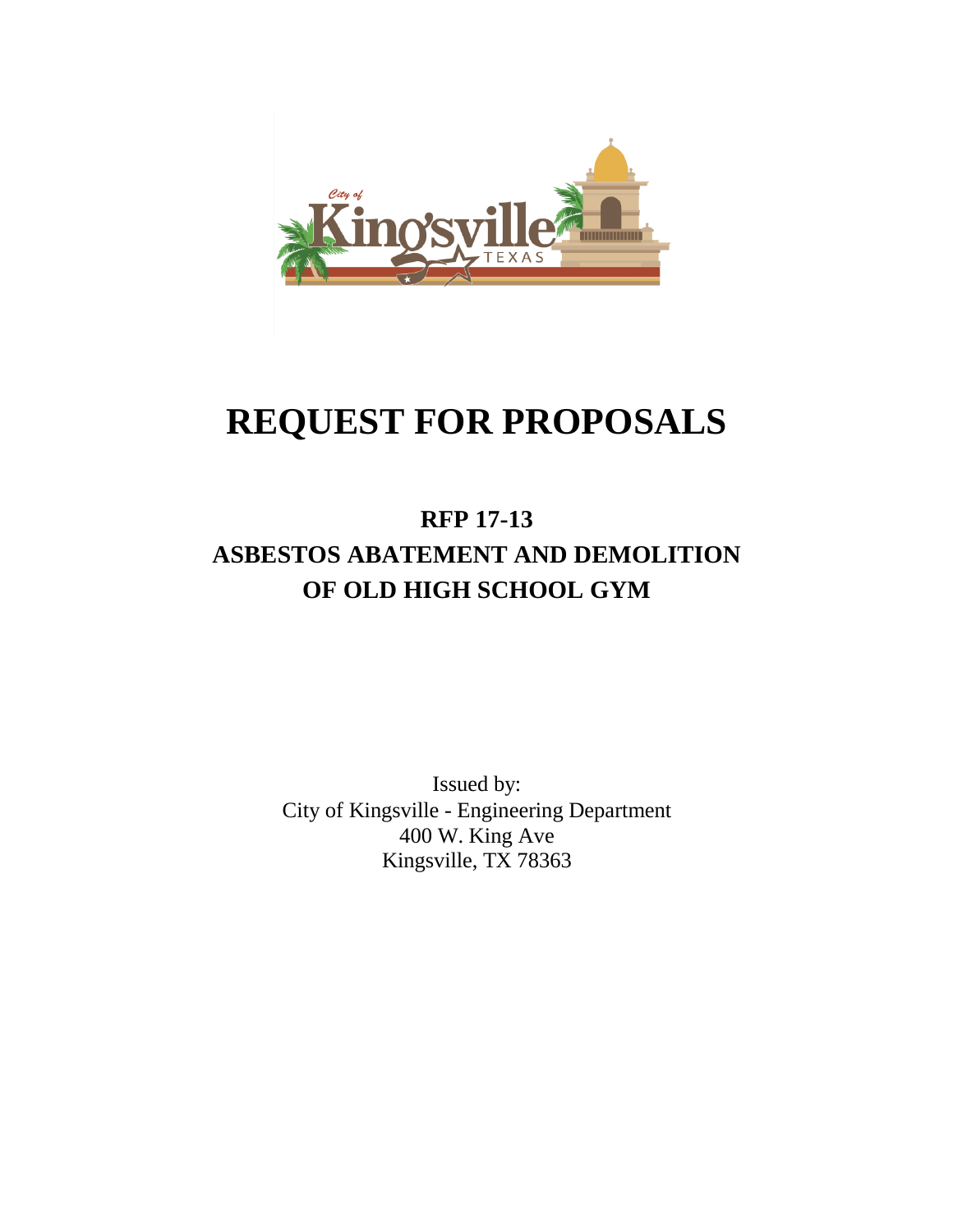Sealed Request for Proposals (RFP) addressed to Deborah Balli, Finance Director, City of Kingsville will be received on **Wednesday, April 19th, 2017** until **1:30 p.m.**, at the City of Kingsville City Hall (3rd Floor) located at 400 W. King Avenue, Kingsville, TX. RFP's must be in the City of Kingsville's possession on or before the aforementioned date and time (no late submissions will be accepted).

A non-mandatory Pre-Bid Conference will be held on **Wednesday, April 12th, 2017** at **2:00 p.m.** at the Kingsville City Hall Community Room, 400 W. King Ave., Kingsville, TX 78363 with an on-site visit being a portion of the proceedings.

#### **ASBESTOS ABATEMENT AND DEMOLITION OF OLD HIGH SCHOOL GYM**

RFP's received past the aforementioned deadline will not be considered. The City will evaluate RFP's and make a selection based on the firm's technical ability, experience, and ability to perform the work. The City will not provide compensation or defray any costs incurred by any firm related to the response to this request. The City reserves the right to negotiate with any and all persons or firms. The City also reserves the right to reject any or all RFP's, or to accept any deemed most advantageous to the City, or to waive any irregularities or informalities in the RFP's received, and to revise the process schedule as circumstances arise.

Submittals must be clearly marked:

#### **RFP 17-13 Asbestos Abatement and Demolition of Old High School Gym**

Submitted to: Deborah Balli Finance Director City of Kingsville 400 W. King Ave. Kingsville, TX 78363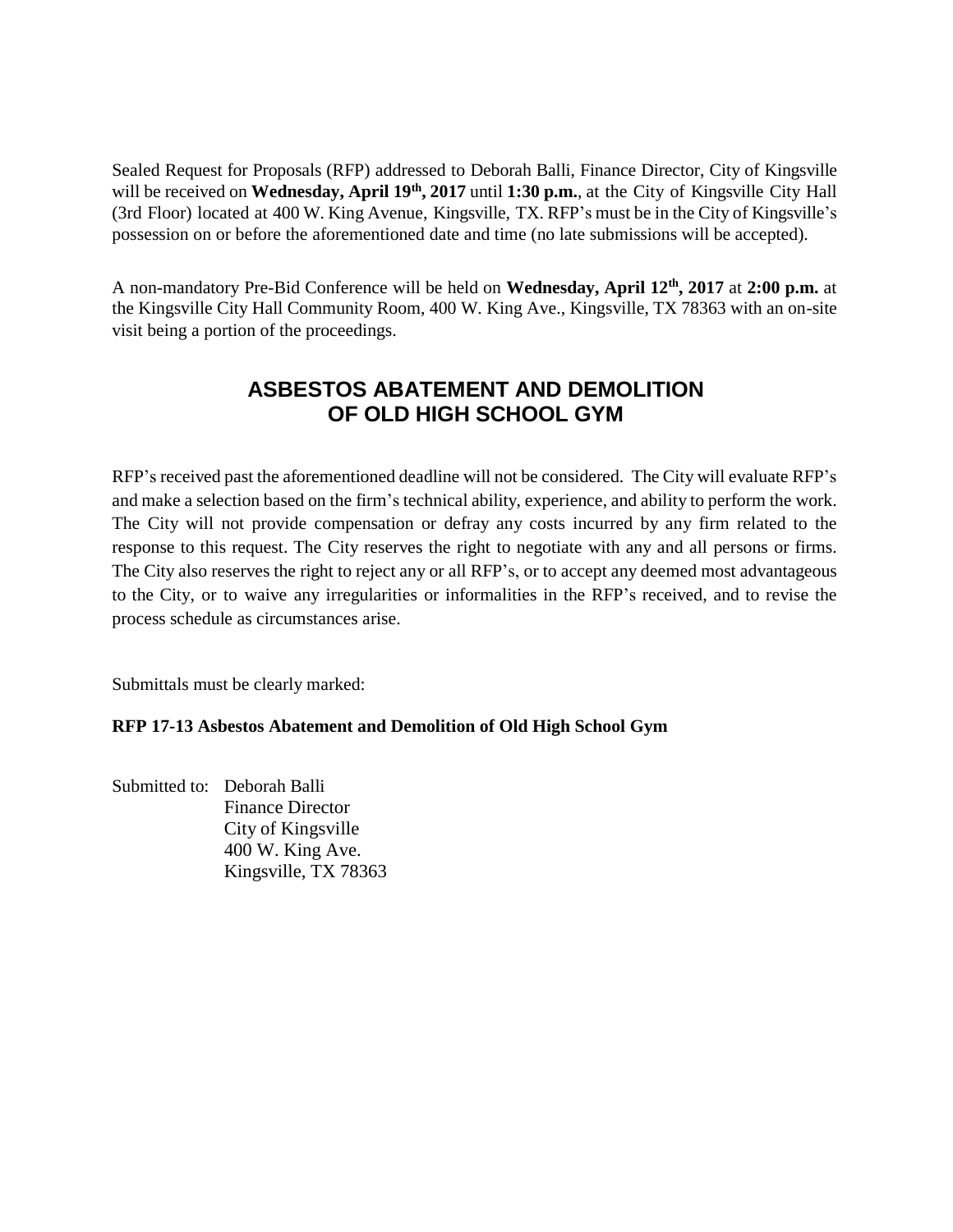#### **INTRODUCTION:**

The City of Kingsville (City) is requesting Competitive Sealed Proposals from qualified firms interested in contracting with the City to provide asbestos abatement and demolition services for the removal of a 12,000-square foot structure that was once a gymnasium for the old H.M. King High School in the Downtown District.

The structure is located on the 100 Block of North 3<sup>rd</sup> Street between the City of Kingsville City Hall Building and the Kingsville Independent School District Administration Building.

Lat: 27°31'1.14"N Lon: 97°52'21.48"W

#### **SCOPE OF SERVICES:**

Contractors interested in obtaining a contract with the City of Kingsville for providing asbestos abatement and demolition services shall prepare a written bid to include, but not limited to, the following:

- A quote on the removal of the asbestos identified in the structure flooring, tile/mastic, sheetrock texture/joint compound, sheet vinyl flooring, window caulking, chalk board mastic and roof parapet as specified in the attached Asbestos Survey.
- Removal and disposition of asbestos shall be in accordance with industrial standards as well as all Federal, State, and local regulations.
- All materials identified as asbestos containing must be removed and disposed of by properly trained personnel.
- A quote on the demolition of the aforementioned structure.
- All utilities and wires (gas, electric, water, sewer, and telephone) shall be disconnected per rules/regulations of authorities having jurisdiction.
- The contractor will be responsible for pulling and paying for all necessary permits.
- The contractor will take whatever steps necessary to monitor the road for debris.
- All rubbish or debris resulting from demolition work shall be removed from the premises during and/or upon the completion of work, leaving the site area acceptable to the City of Kingsville.
- The contractor will provide receipts certifying disposal of materials at a legal landfill, certified hazardous waste site or recycling center (where applicable).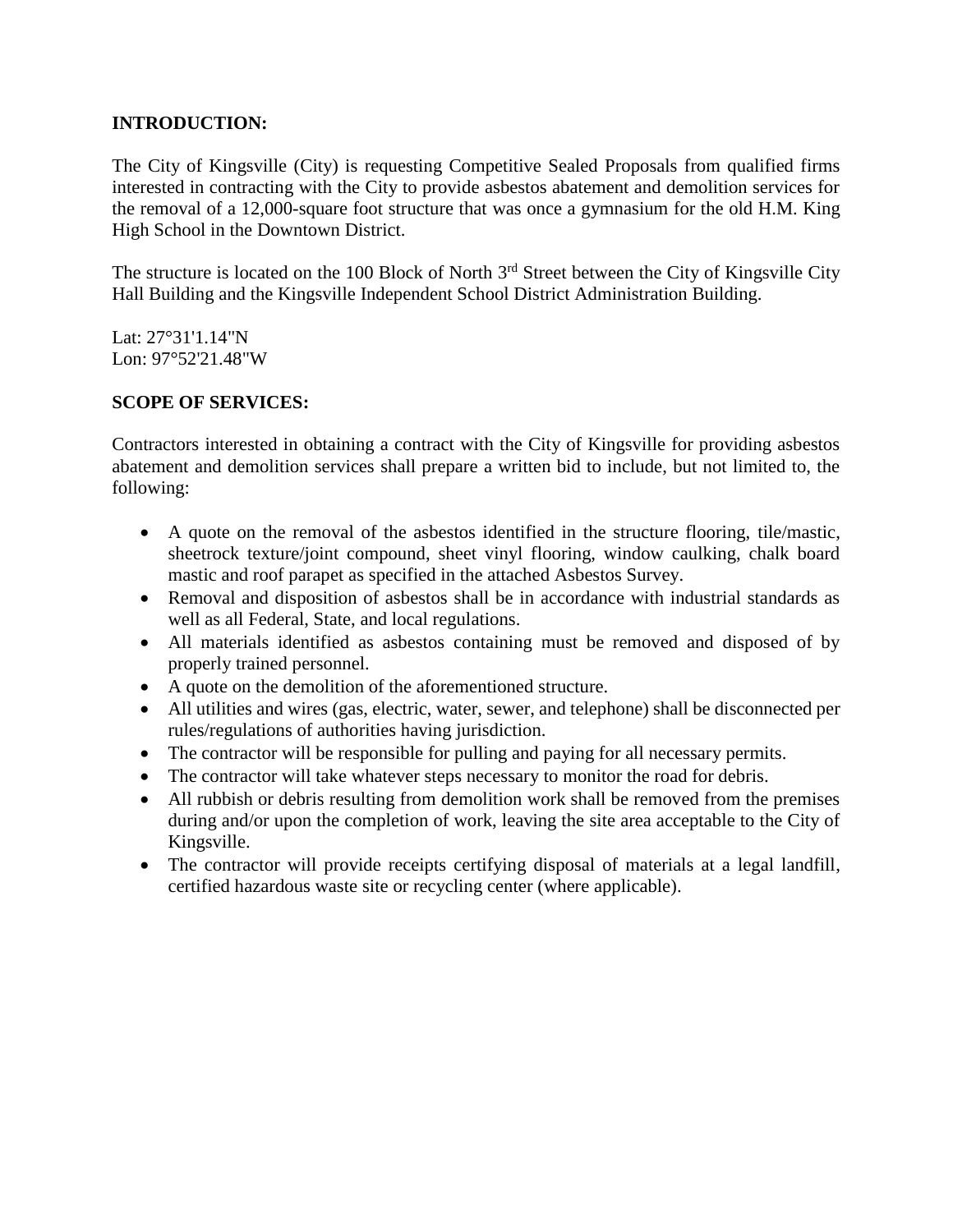#### **INSURANCE**

#### I. CONTRACTOR'S LIABILITY INSURANCE

- A. Contractor must not commence work under this contract until all insurance required has been obtained and such insurance has been approved by the City. Contractor must not allow any subcontractor to commence work until all similar insurance required of any subcontractor has been obtained.
- B. Contractor must furnish to the City's Risk Manager and the Public Works Director, 1 copy of Certificates of Insurance (COI) with applicable policy endorsements showing the following minimum coverage by an insurance company(s) acceptable to the City's Risk Manager. The City of Kingsville must be listed as an additional insured on the General Liability and Auto Liability policies **by endorsement**, and a waiver of subrogation is required on all applicable policies including Workers' Compensation. **Endorsements** must be provided with COI. Project name and or number must be listed in Description Box of COI.

| <b>TYPE OF INSURANCE</b>                                                                                                                                                                                                          | <b>MINIMUM INSURANCE COVERAGE</b>                                      |
|-----------------------------------------------------------------------------------------------------------------------------------------------------------------------------------------------------------------------------------|------------------------------------------------------------------------|
| 30-written day notice of cancellation,<br>required on all certificates or by applicable<br>policy endorsements                                                                                                                    | <b>Bodily Injury and Property Damage</b><br>Per occurrence - aggregate |
| Commercial General Liability including:<br><b>Commercial Broad Form</b><br>1.<br>Premises – Operations<br>2.<br>3.<br>Products/Completed Operations<br>4.<br><b>Contractual Liability</b><br><b>Independent Contractors</b><br>5. | \$1,000,000 Per Occurrence<br>\$2,000,000 Aggregate                    |
| <b>AUTO LIABILITY</b> (including)<br>1. Owned<br>2. Hired and Non-Owned<br>3. Rented/Leased                                                                                                                                       | \$1,000,000 Combined Single Limit                                      |
| <b>WORKERS' COMPENSATION</b><br><b>EMPLOYER'S LIABILITY</b>                                                                                                                                                                       | Statutory<br>\$500,000 /\$500,000 /\$500,000                           |

C. In the event of accidents of any kind related to this agreement, Contractor must furnish the Risk Manager with copies of all reports of any accidents within 10 days of the accident.

#### II. ADDITIONAL REQUIREMENTS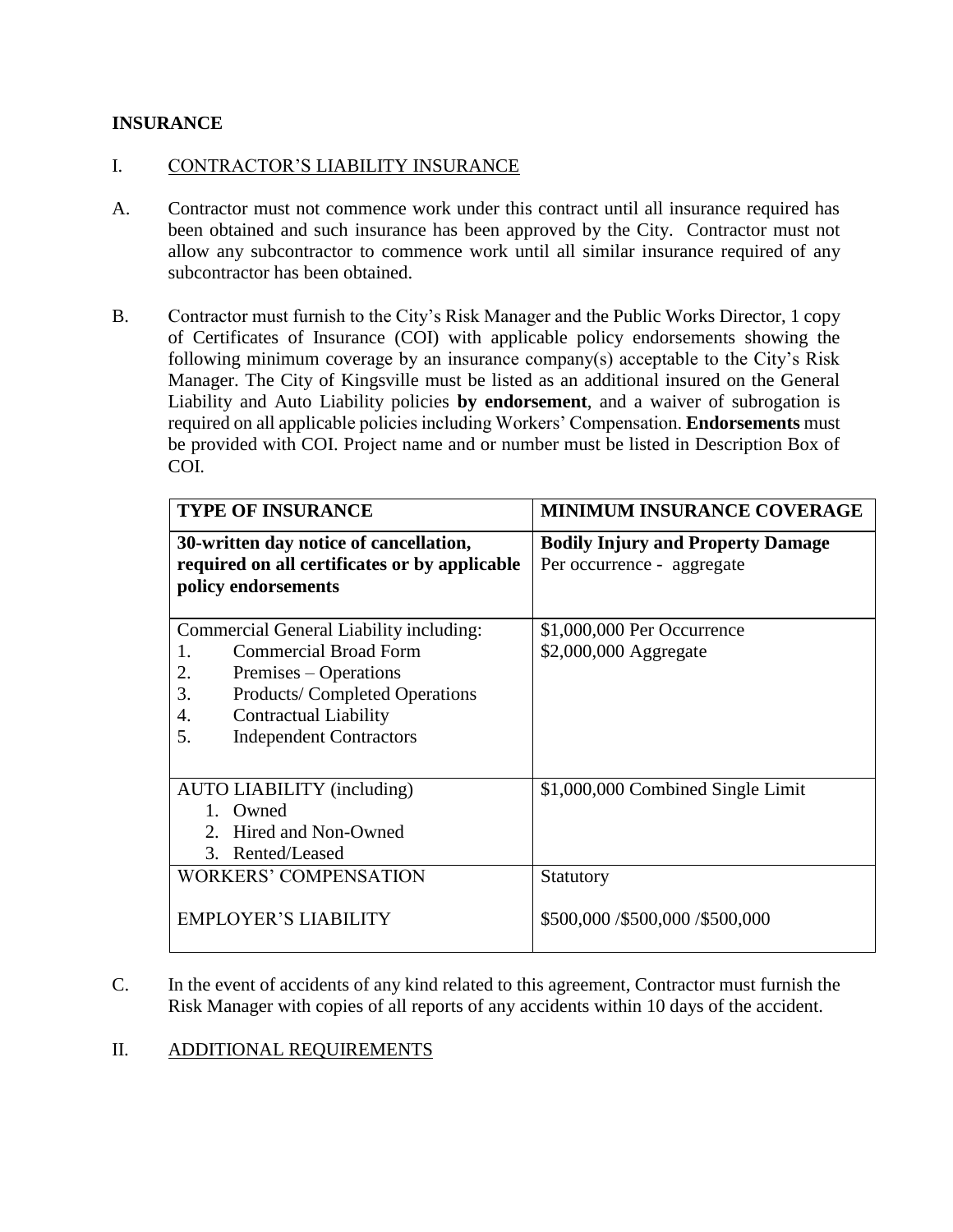- A. Applicable for paid employees, Contractor must obtain workers' compensation coverage through a licensed insurance company. The coverage must be written on a policy and endorsements approved by the Texas Department of Insurance. The workers' compensation coverage provided must be in an amount sufficient to assure that all workers' compensation obligations incurred by the Contractor will be promptly met.
- B. Contractor shall obtain and maintain in full force and effect for the duration of this Contract, and any extension hereof, at Contractor's sole expense, insurance coverage written on an occurrence basis, by companies authorized and admitted to do business in the State of Texas and with an A.M. Best's rating of no less than A- VII.
- C. Contractor shall be required to submit a copy of the replacement certificate of insurance to City at the address provided below within 10 days of the requested change. Contractor shall pay any costs incurred resulting from said changes. All notices required by this exhibit shall be given to City at the following address:

City of Kingsville Attn: Risk Manager P.O. Box 1458 Kingsville, TX 78364

#### **D. Contractor agrees that with respect to the above required insurance, all insurance policies are to contain or be endorsed to contain the following required provisions:**

- List the City of Kingsville and its officers, officials, employees, volunteers, and elected representatives as additional insured by endorsement, as respects operations, completed operation and activities of, or on behalf of, the named insured performed under contract with the City, with the exception of the workers' compensation policy;
- Provide for an endorsement that the "other insurance" clause shall not apply to the City of Kingsville where the City is an additional insured shown on the policy;
- Workers' compensation and employers' liability policies will provide a waiver of subrogation in favor of the City. An All States Endorsement will be required for companies not domiciled in Texas; and
- Provide thirty (30) calendar days advance written notice directly to City of any suspension, cancellation, non-renewal or material change in coverage, and not less than ten (10) calendar days advance written notice for nonpayment of premium.
- E. Within five (5) calendar days of a suspension, cancellation, or non-renewal of coverage, Contractor shall provide a replacement Certificate of Insurance and applicable endorsements to City. City shall have the option to suspend Contractor's work should there be a lapse in coverage at any time during this contract. Failure to provide and to maintain the required insurance shall constitute a material breach of this contract.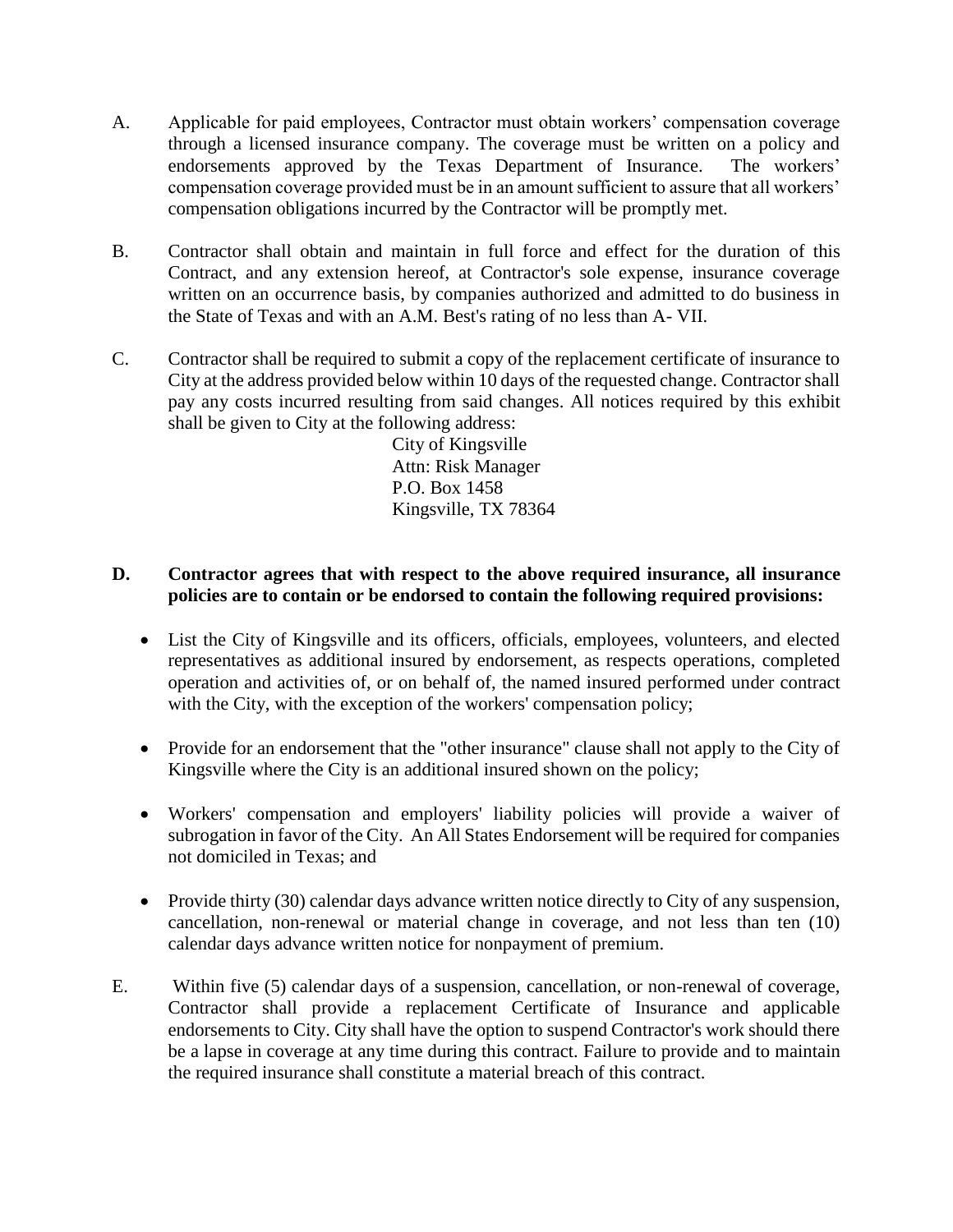- F. In addition to any other remedies the City may have upon Contractor's failure to provide and maintain any insurance or policy endorsements to the extent and within the time herein required, the City shall have the right to order Contractor to stop work hereunder, and/or withhold any payment(s) if any, which become due to Contractor hereunder until Contractor demonstrates compliance with the requirements hereof.
- G. Nothing herein contained shall be construed as limiting in any way the extent to which Contractor may be held responsible for payments of damages to persons or property resulting from Contractor's or its subcontractor's performance of the work covered under this contract.
- H. It is agreed that Contractor's insurance shall be deemed primary and non-contributory with respect to any insurance or self insurance carried by the City of Kingsville for liability arising out of operations under this contract.
- I. It is understood and agreed that the insurance required is in addition to and separate from any other obligation contained in this contract.

### **II. STATEMENT OF QUALIFICATIONS**

At a minimum, responder's response must contain the following information:

- A. **Responder's Experience and Qualifications:** The responders must demonstrate a strong established working relationship with all firms they are proposing to utilize on this project. Must show experience with similar projects and proven working relations with other government entities.
- B. **Approach:** Describe the firm's qualifications and experience with this type of work. Give examples and reference contact information for previous similar projects.
- C. **Schedule:** Provide an estimated project schedule to complete the scope of work described above.
- D. **Safety:** Provide information regarding firm's safety record, and describe the specific safety measures/plan to be sued in this project to protect personnel, public, structures and infrastructure.
- E. **Price:** Price must include any/all fees related to the project requirements.